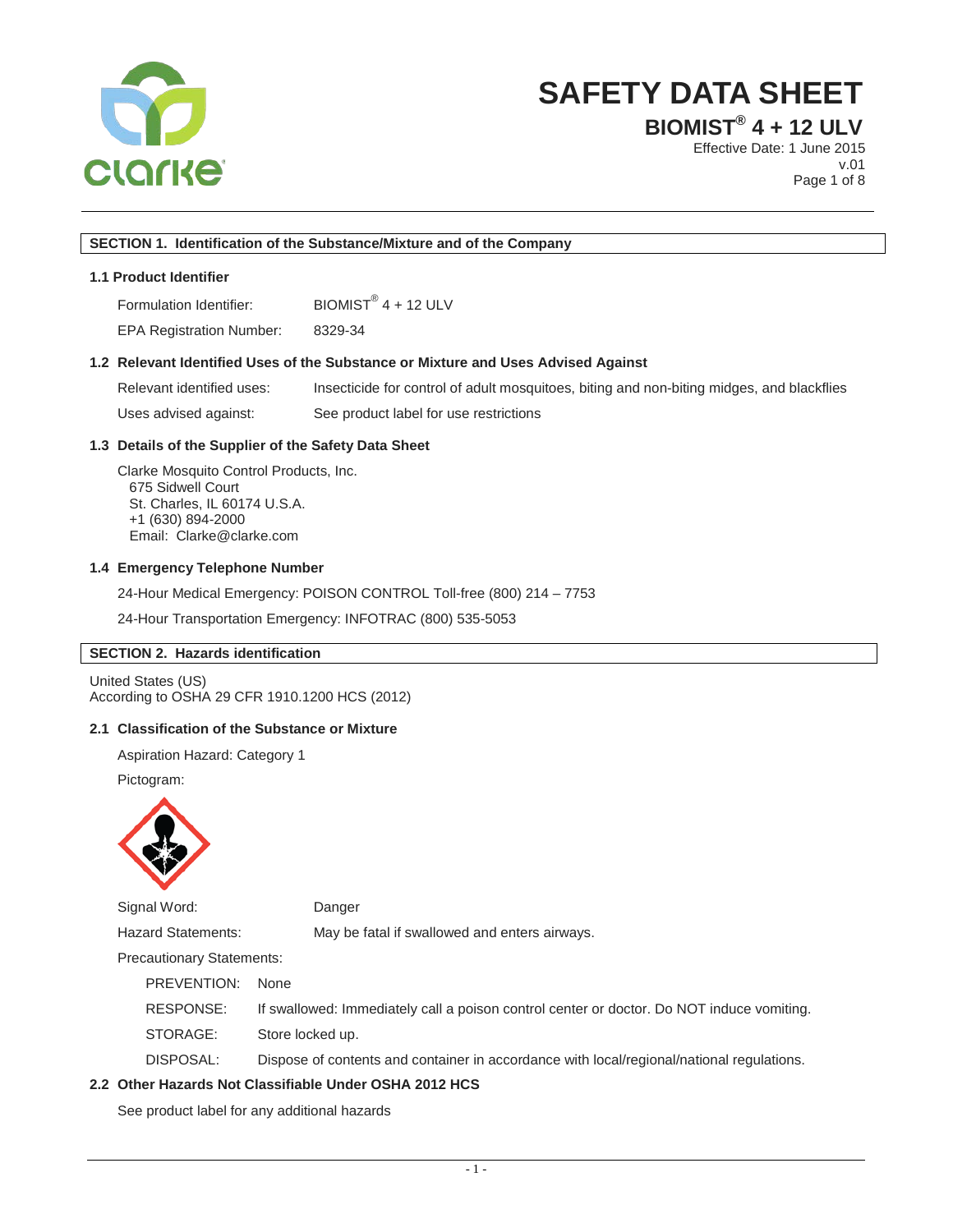

**BIOMIST® 4 + 12 ULV**

Effective Date: 1 June 2015 v.01 Page 2 of 8

# **SECTION 3. Composition/Information on Ingredients**

#### **3.1 Components**

| Substance Name     | CAS No.       | Concentration % w/w |
|--------------------|---------------|---------------------|
| Permethrin         | 52645-53-1    | 4.00                |
| Piperonyl Butoxide | $51 - 03 - 6$ | 12.00               |
| White Mineral Oil  | 8042-47-5     | < 84.0              |

Ingredients not identified are non-hazardous and/or are not required to be disclosed pursuant to 29 CFR 1910.1200 (2012), and are withheld as trade secret.

# **SECTION 4. First Aid Measures**

#### **4.1 Description of First Aid Measures**

If swallowed: Call a poison control center or doctor immediately for treatment advice. Do not induce vomiting unless told to do so by a poison control center or doctor. Do not give anything by mouth to an unconscious person.

#### **4.2 Most Important Symptoms and Effects, Both Acute and Delayed**.

See section 2 and/or section 11.

#### **4.3 Indication of Immediate Medical Attention and Special Treatment**

Treatment: Contains petroleum distillate. Gastric lavage is indicated if material was taken internally. May pose an aspiration pneumonia hazard. Appropriate supportive and symptomatic treatment is indicated by the patient's condition is recommended. For medical treatment information, contact the poison control hotline at 1-800-214- 7753. Have the product container or label with you when calling a poison control center or doctor, or going for treatment.

#### **SECTION 5. Fire-Fighting Measures**

#### **5.1 Extinguishing Media**

Suitable Extinguishing Media: Carbon Dioxide (CO<sub>2</sub>), Dry Chemical, Foam

Unsuitable Extinguishing Media: Water jet

#### **5.2 Special Hazards Arising From the Substance or Mixture**

| Specific Hazards:                                                  | Under fire conditions some components may decompose. Combustion products may<br>include CO and NO <sub>x</sub> .                                                                                                                                                                                                                                |  |  |  |  |
|--------------------------------------------------------------------|-------------------------------------------------------------------------------------------------------------------------------------------------------------------------------------------------------------------------------------------------------------------------------------------------------------------------------------------------|--|--|--|--|
| 5.3 Special Protective Equipment and Precautions for Fire-Fighters |                                                                                                                                                                                                                                                                                                                                                 |  |  |  |  |
| <b>Protection Against Fire:</b>                                    | Wear positive pressure, self-contained breathing apparatus and protective firefighting<br>clothing (includes fire-fighting helmet, coat, pants, boots, and gloves).                                                                                                                                                                             |  |  |  |  |
| <b>Special Procedures:</b>                                         | Treat as oil fire. Move container from fire area if it can be done without risk. Do not scatter<br>spilled material with high-pressure water streams. Dike for later disposal. Use extinguishing<br>agents appropriate for surrounding fire. Avoid inhalation of material or combustion by-<br>products. Stay upwind and keep out of low areas. |  |  |  |  |

#### **SECTION 6. Accidental Release Measures**

#### **6.1 Personal Precautions, Protective Equipment and Emergency Procedures**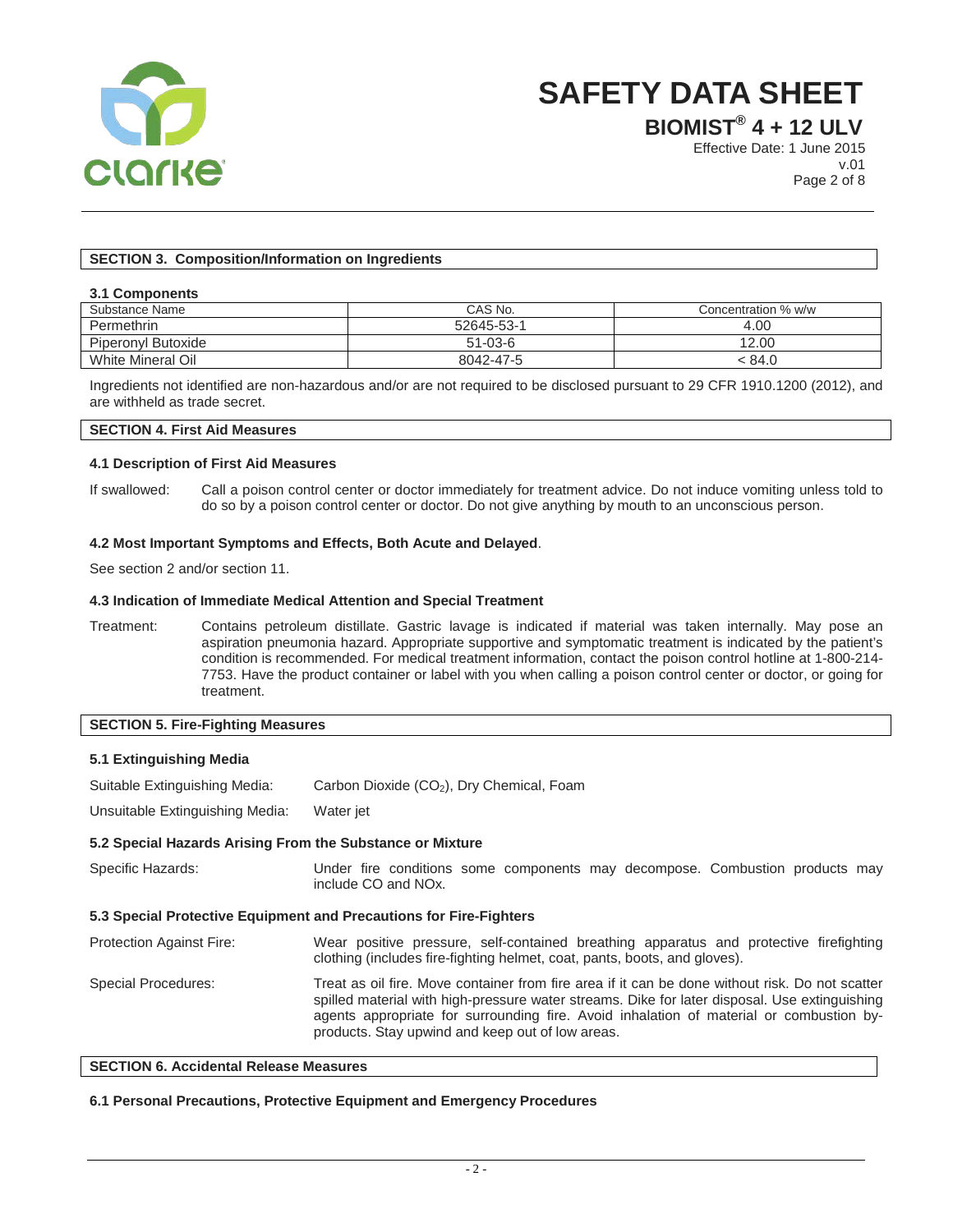

**BIOMIST® 4 + 12 ULV** Effective Date: 1 June 2015

v.01 Page 3 of 8

| <b>General Precautions:</b>                              | Use appropriate protection (see section 8)                                                                                                                                                                                                                                                                                                                                                                                                         |  |
|----------------------------------------------------------|----------------------------------------------------------------------------------------------------------------------------------------------------------------------------------------------------------------------------------------------------------------------------------------------------------------------------------------------------------------------------------------------------------------------------------------------------|--|
| <b>Environmental Precautions:</b>                        | Prevent product from entering into drains and waterways. Do not contaminate surface or<br>ground water by cleaning equipment or disposal of wastes, including equipment wash<br>water. Collect and dispose of this material and its container in accordance with national and<br>regional regulations. If the product has contaminated surface water, inform the appropriate<br>authorities. See Section 12 for additional ecological information. |  |
| 6.2 Methods and Material for Containment and Cleaning Up |                                                                                                                                                                                                                                                                                                                                                                                                                                                    |  |
| Clean Up Methods:                                        | Soak up with absorbent, non-combustible material, such as sand, silica gel, clay, or                                                                                                                                                                                                                                                                                                                                                               |  |

sawdust, while using appropriate personal protection equipment. Collect material in appropriate container for disposal.

# **SECTION 7. Handling and Storage**

#### **7.1 Precautions for Safe Handling**

Handling: Keep out of reach of children. Do not take internally. Avoid contact with skin and eyes. Avoid inhalation of vapors from product. Do not take internally.

Hygiene Measures: Remove Personal Protective Equipment (PPE) immediately after handling this product. Wash thoroughly with soap and water after handling and before eating, drinking, chewing gum, using tobacco or using the toilet. Remove soiled clothing immediately and clean thoroughly before using again.

#### **7.2 Conditions for Safe Storage, Including Any Incompatibilities**

Storage: Product should be stored in compliance with local regulations. Store in a cool, dry, well-ventilated place in the original container. Protect from excessive heat and cold. Do not store near food, drink, animal feeding stuffs, pharmaceuticals, cosmetics or fertilizers. Keep out of reach of children.

# **SECTION 8. Exposure Controls / Personal Protection**

These precautions are suggested for conditions where the potential for exposure exists. Emergency conditions may require additional precautions.

### **8.1 Control Parameters**

| <b>Component Name</b> | CAS No.    | List/Source  | Type       | Value                                  |
|-----------------------|------------|--------------|------------|----------------------------------------|
| Permethrin            | 52645-53-1 | <b>ACGIH</b> | <b>TWA</b> | $5 \text{ ma/m}$                       |
|                       |            | <b>NIOSH</b> | <b>REL</b> | $5 \text{ ma/m}$                       |
|                       |            | <b>OSHA</b>  | PEL        | $5 \text{ ma/m}$                       |
| White Mineral Oil     | 8042-47-5  | <b>ACGIH</b> | <b>TLV</b> | inhalable fraction<br>$5 \text{ ma/m}$ |
|                       |            | <b>NIOSH</b> | <b>REL</b> | 5 mg/m <sup>3</sup><br>form: mist      |
|                       |            | <b>OSHA</b>  | PEL        | $5 \text{ mg/m}$                       |

# **8.2 Exposure controls**

Engineering Controls: Use with adequate ventilation. Local exhaust ventilation may be necessary for some operations. Wash hands thoroughly after handling. Wash clothing before re-using.

Individual Protection Measures, such as Personal Protection Equipment:

Eye Protection: Safety Glasses, Goggles or Face Shield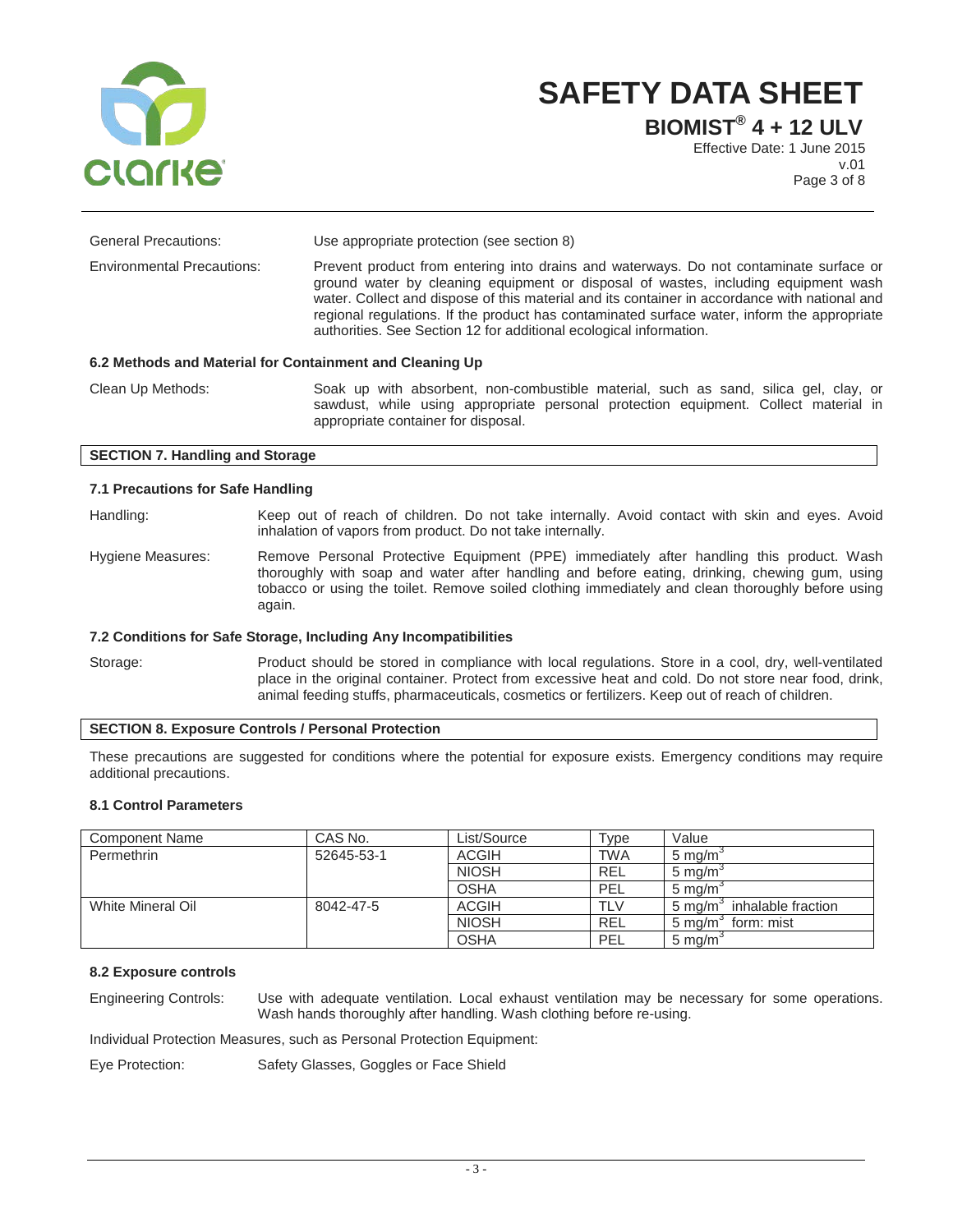

**BIOMIST® 4 + 12 ULV**

Effective Date: 1 June 2015 v.01 Page 4 of 8

| <b>Skin Protection:</b>        | Wear suitable protective clothing including long-sleeve shirt, long pants, shoes and socks. Body<br>protection must be chosen depending on activity and possible exposure, e.g. head protection,<br>apron. |
|--------------------------------|------------------------------------------------------------------------------------------------------------------------------------------------------------------------------------------------------------|
| Hand Protection:               | Protective glove selection must be based on the user's assessment of the workplace hazards.<br>Suitable protective chemical resistant materials include barrier laminate, nitrile, neoprene or Viton.      |
| <b>Respiratory Protection:</b> | Not usually required. In instances where exposure limits are exceeded, wear a NIOSH-approved<br>pesticide respirator with an organic-vapor removing cartridge with a prefilter approved for pesticides.    |

# **SECTION 9. Physical and Chemical Properties**

# **9.1 Information on Basic Physical and Chemical Properties**

| Color:<br>Odorless<br>Odor:<br>Odor Threshold: | Pale Yellow<br>Not Available<br>Not Available |
|------------------------------------------------|-----------------------------------------------|
|                                                |                                               |
|                                                |                                               |
|                                                |                                               |
| pH:                                            |                                               |
| <b>Melting Point:</b><br>Not Applicable        |                                               |
| Freezing Point:                                | Not Determined                                |
| Initial Boiling Point:                         | Not Determined                                |
| $>199^\circ$ F<br>Flash Point:                 |                                               |
| <b>Evaporation Rate:</b>                       | Not Determined                                |
| Flammability:                                  | Not Determined                                |
| Explosion limits [U/L]:                        | Not Applicable                                |
| Vapor Pressure:                                | Not Determined                                |
| Vapor Density:                                 | Not Determined                                |
| <b>Relative Density:</b>                       | 7.40 lbs/gal                                  |
| Solubility:                                    | Not Determined                                |
| <b>Partition Coefficient:</b>                  | Not Determined                                |
| Auto-Ignition Temperature:                     | Not Determined                                |
| Viscosity:                                     | 14.22 cSt at 40°C                             |
| Decomposition Temperature:                     | Not Available                                 |
| <b>Explosive Properties:</b>                   | Not Available                                 |
| <b>Oxidizing Properties:</b>                   | Not Available                                 |

# **SECTION 10. Stability and Reactivity**

# **10.1 Reactivity**

Not Available

### **10.2 Chemical Stability**

Stable under normal conditions

# **10.3 Possibility of Hazardous Reactions**

Hazardous Reactions: None under normal conditions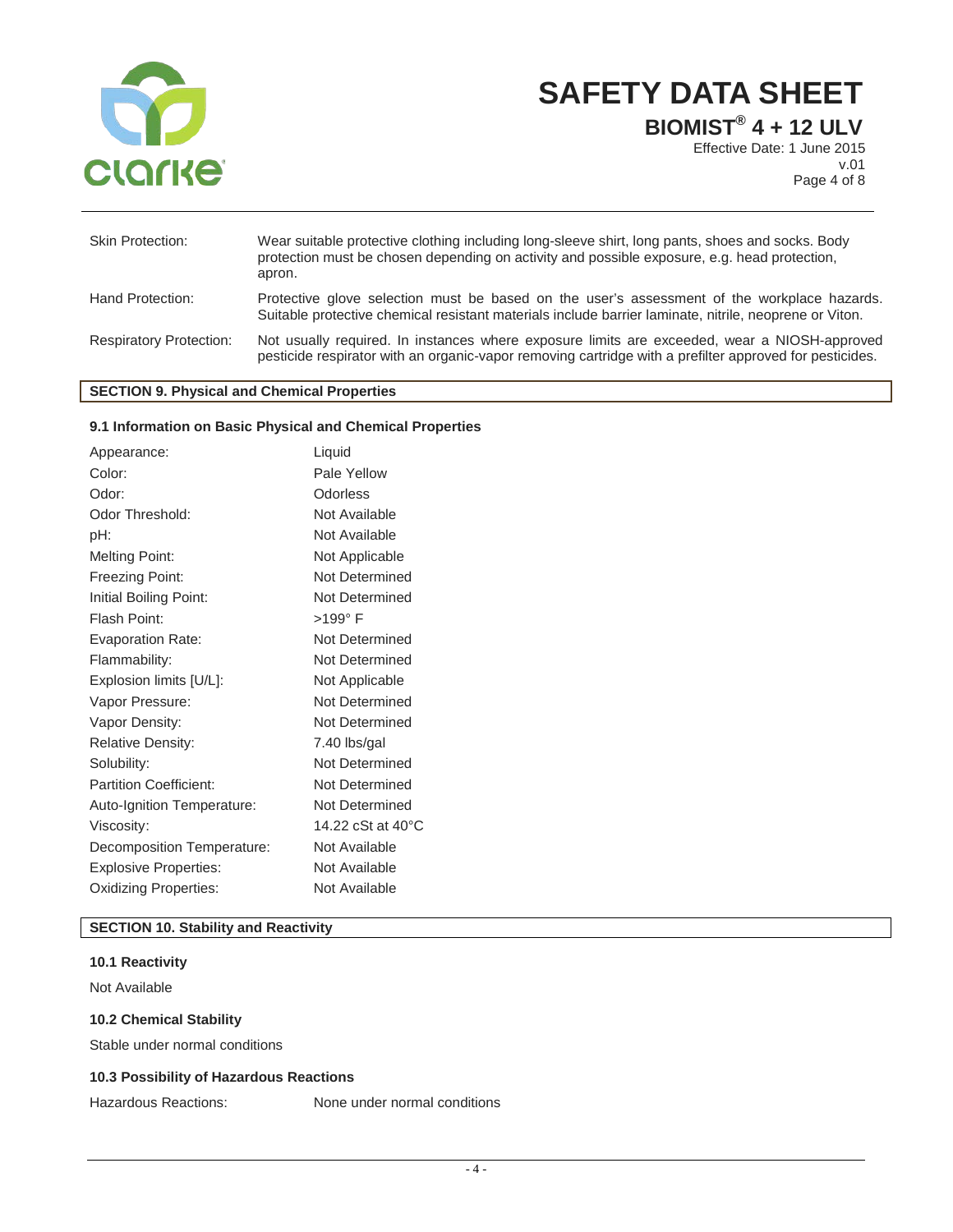

**BIOMIST® 4 + 12 ULV**

Effective Date: 1 June 2015 v.01 Page 5 of 8

Hazardous Polymerization: Not known to occur

# **10.4 Conditions to avoid**

Protect from direct sunlight and excessive heat.

#### **10.5 Incompatible materials**

Avoid contact with strong oxidizing agents, strong acids, strong bases

#### **10.6 Hazardous decomposition products**

None known under normal conditions of storage and use

# **SECTION 11. Toxicological information**

### **11.1 Information on Likely Routes of Exposure**

Ingestion: May be fatal if swallowed and enters airways due to petroleum distillate. Vomiting may cause aspiration pneumonia.

# **11.2 Information on Toxicological Effects**

| <b>Acute Toxicity</b>                                            |                                   |                                                                                                                                                                                                                                                                                                                                                        |  |  |
|------------------------------------------------------------------|-----------------------------------|--------------------------------------------------------------------------------------------------------------------------------------------------------------------------------------------------------------------------------------------------------------------------------------------------------------------------------------------------------|--|--|
| Oral, Rat LD <sub>50</sub><br>Dermal, Rat LD <sub>50</sub>       |                                   | $> 5,000$ mg/kg-bw                                                                                                                                                                                                                                                                                                                                     |  |  |
|                                                                  |                                   | $> 2,000$ mg/kg-bw                                                                                                                                                                                                                                                                                                                                     |  |  |
|                                                                  | Inhalation, Rat LC <sub>50</sub>  | $> 5.1$ mg/L                                                                                                                                                                                                                                                                                                                                           |  |  |
|                                                                  | <b>Skin Corrosion/Irritation:</b> | Not corrosive or irritating to the skin on acute exposure. Mild skin irritation or<br>cracking may occur from prolonged or repeated exposure to this product.                                                                                                                                                                                          |  |  |
|                                                                  | Serious Eye Damage/Irritation:    | Mild (transient) eye irritation may occur from direct exposure of the product in the<br>eyes.                                                                                                                                                                                                                                                          |  |  |
|                                                                  | <b>Skin Sensitization:</b>        | Not a skin sensitizer                                                                                                                                                                                                                                                                                                                                  |  |  |
| STOT - Single exposure                                           |                                   | No data is available to indicate product or any components present at greater than<br>0.1% present a specific target organ toxicity hazard from single exposure.                                                                                                                                                                                       |  |  |
| <b>Chronic Toxicity/Effects</b><br><b>Germ Cell Mutagenicity</b> |                                   | This product has not been tested. No data is available to indicate product or any<br>components present at greater than 0.1% are mutagenic or genotoxic. For<br>permethrin and for piperonyl butoxide, no mutagenic effect was found in various<br>tests with microorganisms and mammalian cell culture.                                               |  |  |
| Carcinogenicity                                                  |                                   | This product does not contain any carcinogens or potential carcinogens as listed<br>by OSHA, IARC or NTP. Permethrin and Piperonyl Butoxide are classified by<br>IARC as Group 3: Not classifiable as to carcinogenicity to humans.                                                                                                                    |  |  |
|                                                                  |                                   | Permethrin caused at high dose levels an increased incidence of tumors in mice in<br>the following organ(s): liver, Lungs. The mechanism that triggers tumors in rodents<br>is not relevant for the low exposures encountered under normal use conditions.<br>Piperonyl butoxide was not carcinogenic in lifetime feeding studies in rats and<br>mice. |  |  |
| Reproductive Effects:                                            |                                   | No data is available to indicate product or any components present at greater<br>than 0.1% cause reproductive or teratogenic toxicity. Permethrin did not cause<br>reproductive toxicity in a two-generation study in rats. Piperonyl butoxide did<br>not cause reproductive toxicity in a two-generation study in rats.                               |  |  |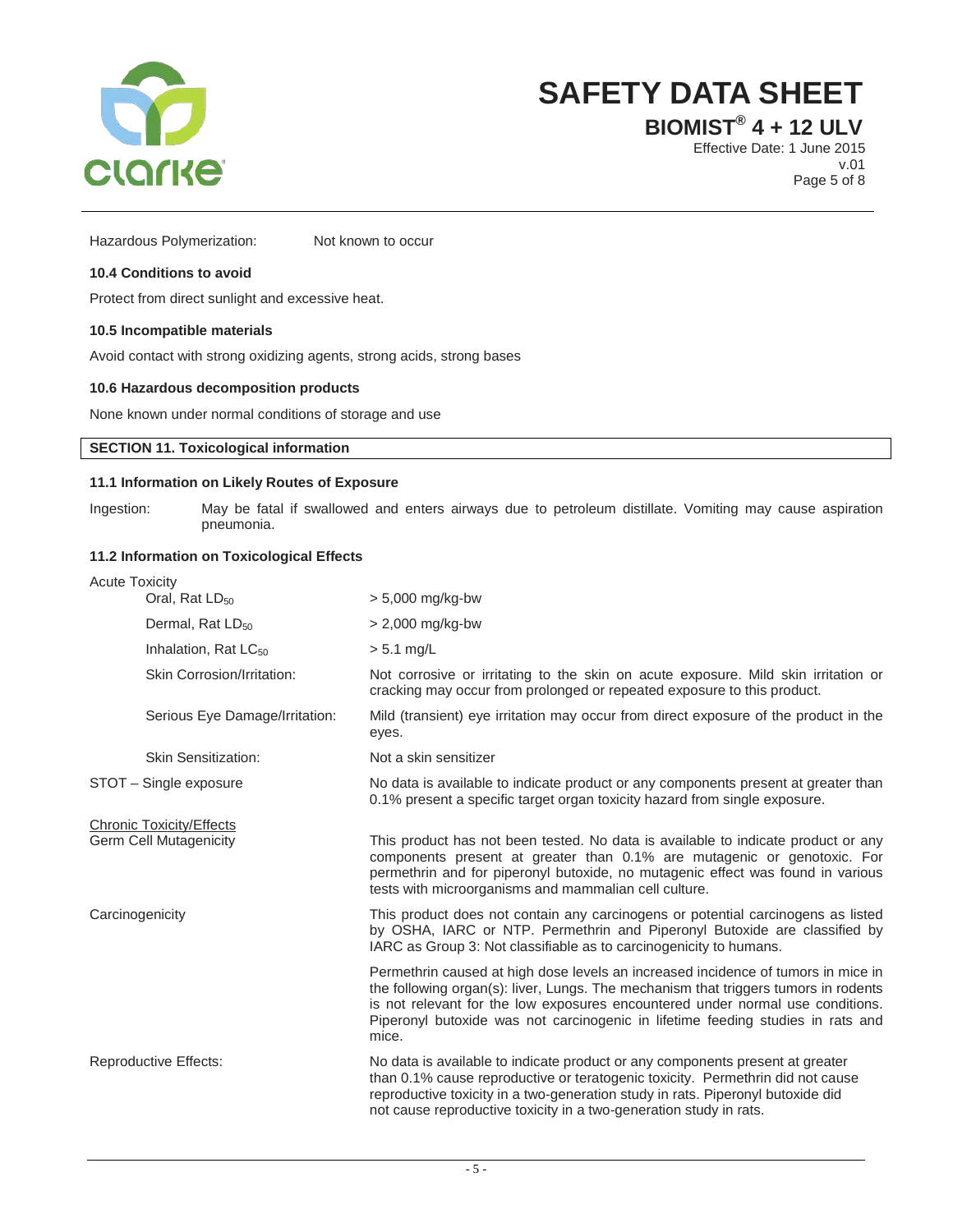

**BIOMIST® 4 + 12 ULV**

Effective Date: 1 June 2015 v.01 Page 6 of 8

| STOT - Repeated exposure                  | No data is available to indicate product or any components present at greater<br>than 0.1% present a specific target organ toxicity hazard from repeat exposure<br>Permethrin did not cause specific target organ toxicity in experimental animal<br>studies. Piperonyl butoxide did not cause specific target organ toxicity in<br>experimental animal studies |  |  |
|-------------------------------------------|-----------------------------------------------------------------------------------------------------------------------------------------------------------------------------------------------------------------------------------------------------------------------------------------------------------------------------------------------------------------|--|--|
|                                           | Piperonyl butoxide did not cause specific target organ toxicity in experimental<br>animal studies.                                                                                                                                                                                                                                                              |  |  |
| <b>SECTION 12. Ecological Information</b> |                                                                                                                                                                                                                                                                                                                                                                 |  |  |
| 12.1 Ecotoxicity                          |                                                                                                                                                                                                                                                                                                                                                                 |  |  |
| Butoxide.                                 | Product specific data is not available. Data referenced is in relation to the active ingredients, Permethrin and Piperonyl                                                                                                                                                                                                                                      |  |  |
| Toxicity to Fish:                         | Permethrin: 96-hr Acute LC <sub>50</sub> 0.79 ppb, Bluegill Sunfish (Lepomis macrochirus)<br>Piperonyl Butoxide: 96-hr Acute LC <sub>50</sub> 6.12 ppm, Rainbow Trout (Oncorhynchus mykiss)                                                                                                                                                                     |  |  |
| Toxicity to Aquatic Invertebrates:        | Permethrin: 96-hr LC <sub>50</sub> 0.019 ppb, Mysid Shrimp (Americamysis bahia)<br>Piperonyl Butoxide: 96-hr LC <sub>50</sub> 0.49 ppm, Mysid Shrimp (Americamysis bahia)                                                                                                                                                                                       |  |  |
| Toxicity to Aquatic Plants:               | Permethrin: 72-hr EC <sub>50</sub> 0.5 mg/L, Algae                                                                                                                                                                                                                                                                                                              |  |  |
|                                           | Piperonyl Butoxide: 72-hr EC <sub>50</sub> > 9.1 mg/L, Algae                                                                                                                                                                                                                                                                                                    |  |  |
| 12.1 Persistence and Degradability        |                                                                                                                                                                                                                                                                                                                                                                 |  |  |
|                                           | Product specific data not available. Data referenced is in relation to the active ingredients, Permethrin and Piperonyl Butoxide.                                                                                                                                                                                                                               |  |  |
| Biodegradability:                         | Not rapidly biodegradable.                                                                                                                                                                                                                                                                                                                                      |  |  |
| Partition Coefficient, K <sub>oc</sub> :  | Permethrin: 100,000                                                                                                                                                                                                                                                                                                                                             |  |  |
|                                           | Piperonyl Butoxide: 399 - 830                                                                                                                                                                                                                                                                                                                                   |  |  |
| Bioaccumulation:                          | Bioconcentration (BCF) Permethrin: 300                                                                                                                                                                                                                                                                                                                          |  |  |
|                                           | Bioconcentration (BCF) Piperonyl Butoxide: 2,175                                                                                                                                                                                                                                                                                                                |  |  |
| Mobility in Soil:                         | Permethrin: Immobile in soil                                                                                                                                                                                                                                                                                                                                    |  |  |

# **SECTION 13. Disposal Considerations**

# **13.1 Waste Treatment and Disposal methods**

Pesticide wastes are regulated. Consult product label for chemical substance and container disposal instructions. Avoid release to the environment. Improper disposal of excess product or rinsate is a violation of Federal law. If these wastes cannot be disposed or by use according to label instructions, contact your State Pesticide or Environmental Control Agency, or the Hazardous Waste Representative at the nearest EPA regional office for guidance.

Piperonyl Butoxide: Moderately mobile in soil

Container disposal: Rinse thoroughly in accordance with label instructions.

#### **SECTION 14. Transport Information**

# **14.1 DOT (US)**

Not regulated (Bulk and Non-Bulk Quantities)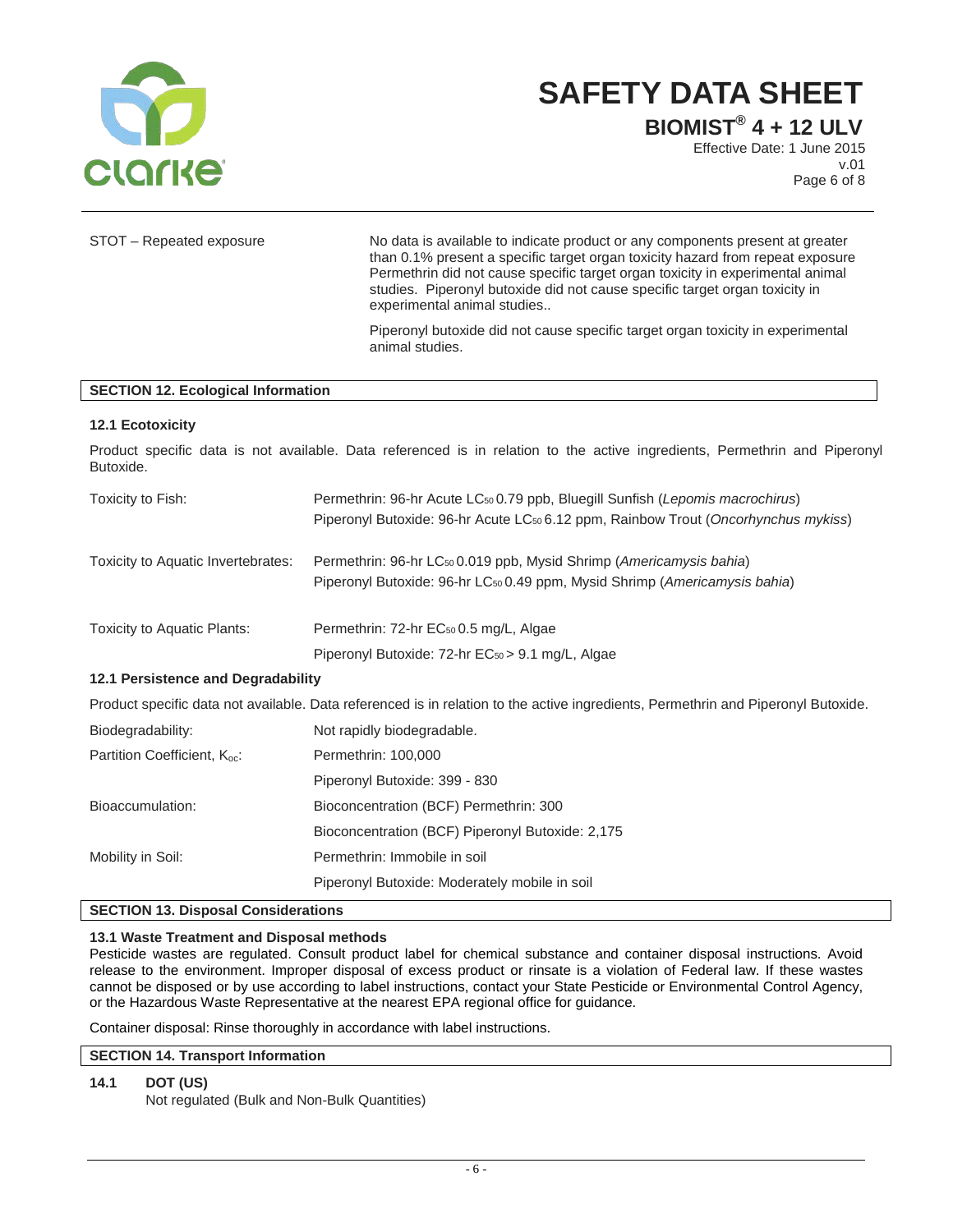

**BIOMIST® 4 + 12 ULV**

Effective Date: 1 June 2015 v.01 Page 7 of 8

| 14.2 | <b>IMDG (Vessel)</b>             |                                                                 |  |
|------|----------------------------------|-----------------------------------------------------------------|--|
|      | UN Number:                       | 3082                                                            |  |
|      | Hazard Class:                    | 9                                                               |  |
|      | Packing Group:                   | Ш                                                               |  |
|      | Proper Shipping Name:            | ENVIRONMENTALLY HAZARDOUS SUBSTANCE LIQUID, N.O.S. (PERMETHRIN) |  |
|      | Marine Pollutant:                | Yes                                                             |  |
| 14.3 | <b>ICAO/IATA (Air transport)</b> |                                                                 |  |
|      | UN Number:                       | 3082                                                            |  |
|      | Hazard Class:                    | 9                                                               |  |
|      | Packing Group:                   | Ш                                                               |  |
|      | Proper Shipping Name:            | ENVIRONMENTALLY HAZARDOUS SUBSTANCE LIQUID, N.O.S. (PERMETHRIN) |  |
|      | <b>Environmental Hazard:</b>     | Yes                                                             |  |

# **SECTION 15. Regulatory Information**

**FIFRA Information**: This chemical is a pesticide product regulated by the Environmental Protection Agency and is subject to certain labeling requirements under federal pesticide law. These requirements differ from the classification criteria and hazard information for safety data sheet, and for workplace labels of non-pesticide chemicals. Following is the hazard information as required on the pesticide label:

#### Signal Word: CAUTION KEEP OUT OF REACH OF CHILDREN

| <b>FIRST AID</b>                                                                                                             |                                                                                               |  |  |
|------------------------------------------------------------------------------------------------------------------------------|-----------------------------------------------------------------------------------------------|--|--|
| Have product container or label with you when calling a poison control center or doctor, or going for treatment. For Medical |                                                                                               |  |  |
| Emergencies, call the International Poison Control Center at 1-800-214-7753.                                                 |                                                                                               |  |  |
| IF SWALLOWED:                                                                                                                | Immediately call a poison control center or doctor. Do not induce vomitng unless told to do   |  |  |
|                                                                                                                              | so by a poison control center or doctor. Do not give any liquid to the person. Do not give    |  |  |
|                                                                                                                              | anything by mouth to an unconscious person.                                                   |  |  |
| IF ON SKIN OR CLOTHING:                                                                                                      | Take off contaminated clothing. Rinse skin immediately with plenty of water for 15-20         |  |  |
|                                                                                                                              | minutes. Call a poison control center or doctor for treatment advice.                         |  |  |
| IF INHALED:                                                                                                                  | Move person to fresh air. If person is not breathing, call 911 or an ambulance, then give     |  |  |
|                                                                                                                              | artificial respiration, preferably mouth-to-mouth. Call a poison control center or doctor for |  |  |
|                                                                                                                              | further treatment advice.                                                                     |  |  |
| IF IN EYES:                                                                                                                  | Hold eye open and rinse slowly and gently with water for 15-20 minutes. Remove contact        |  |  |
|                                                                                                                              | lenses, if present, after the first 5 minutes, then continue rinsing the eye. Call a poison   |  |  |
|                                                                                                                              | control center or doctor for treatment advice.                                                |  |  |
| NOTE TO PHYSICIAN: Product contains a petroleum distillate. Gastric lavage is indicated if material was taken internally.    |                                                                                               |  |  |
|                                                                                                                              |                                                                                               |  |  |

Vomiting may cause aspiration pneumonia.

#### PRECAUTIONARY STATEMENTS: HAZARDS TO HUMANS AND DOMESTIC ANIMALS

CAUTION**.** Harmful if absorbed through skin. Avoid contact with skin, eyes or clothing. Prolonged or frequently repeated skin contact may cause allergic reactions in some individuals.

Personal Protective Equipment (PPE): Some materials that are chemical-resistant to this product are: barrier laminate, nitrile rubber, neoprene rubber, or Viton. Mixers, loaders, applicators, and other handlers must wear long-sleeve shirt and long pants, shoes plus socks. In addition, all handlers except for applicators using motorized ground equipment, pilots and flaggers, must wear chemical-resistant gloves. In addition, mixers/loaders, persons cleaning equipment, and other persons exposed to the concentrate must wear a chemical-resistant apron. See engineering controls for additional requirements.

User Safety Requirements: Follow manufacturer's instructions for cleaning/maintaining PPE. If no such instructions for washables exist, use detergent and hot water. Keep and wash PPE separately from other laundry. Discard clothing and other absorbent materials that have been drenched or heavily contaminated with the product's concentrate. Do not reuse them.